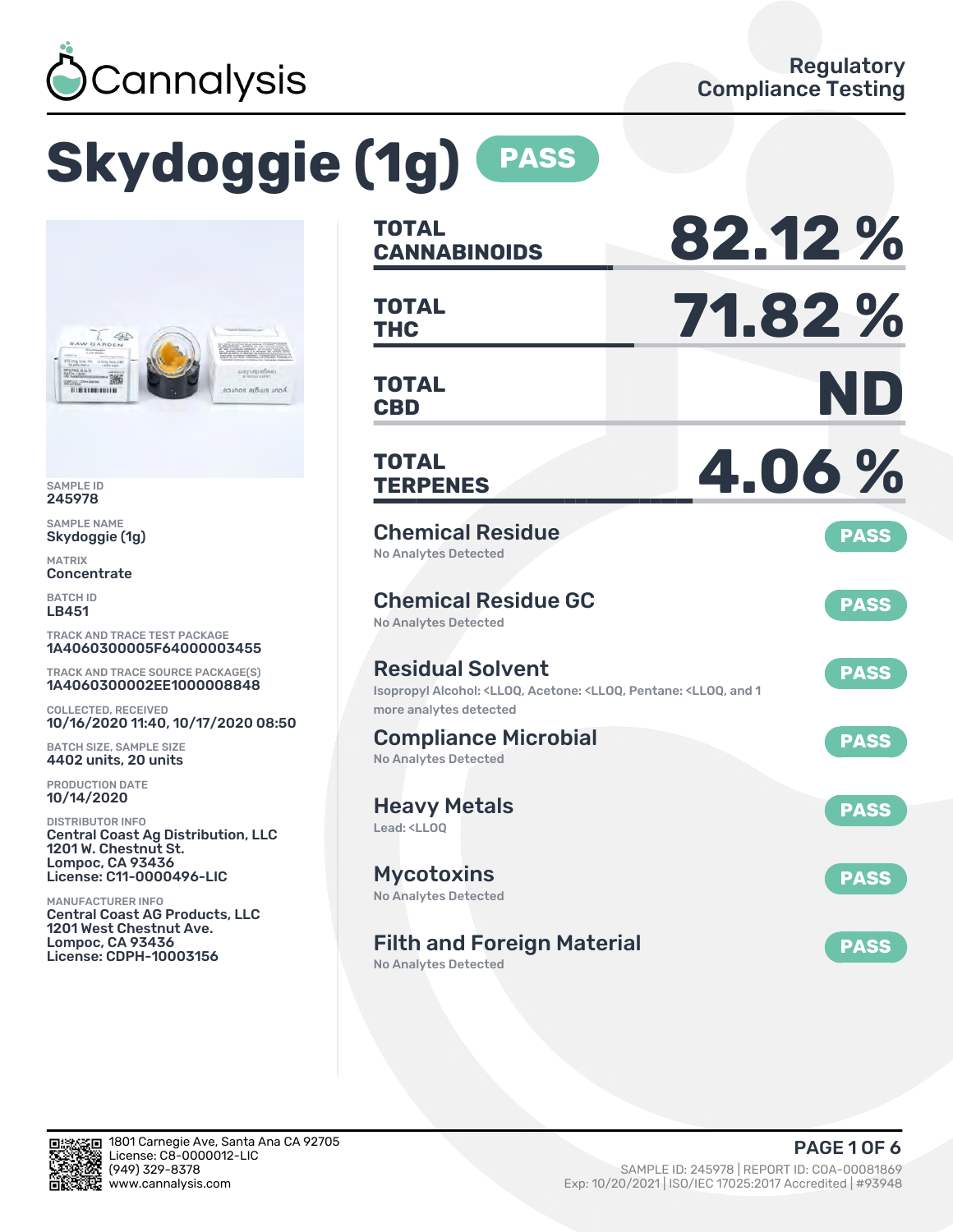

### CANNABINOID ANALYSIS

Total THC,CBD value(s) have been decarboxylated.

| TOTAL THC:          | 718.2 mg/g (71.82 %), 718.2 mg per package |
|---------------------|--------------------------------------------|
| TOTAL CBD:          | ND.                                        |
| TOTAL CANNABINOIDS: | 821.2 mg/g (82.12 %)                       |

UNIT OF MEASUREMENT: Milligrams per Gram(mg/g)

| <b>ANALYTE</b>         | <b>RESULT</b>        | LOD    | <b>LLOO</b> | <b>ANALYTE</b>   | <b>RESULT</b>        | <b>LOD</b> | <b>LLOO</b> |
|------------------------|----------------------|--------|-------------|------------------|----------------------|------------|-------------|
| THCa                   | 788.9 mg/g (78.89 %) | 0.2000 | 0.4000      | CBD <sub>v</sub> | ND.                  | 0.2000     | 0.4000      |
| D9THC                  | 26.35 mg/g (2.635 %) | 0.2000 | 0.4000      | CBGa             | 5.981 mg/g (0.5981%) | 0.2000     | 0.4000      |
| D8THC                  | <b>ND</b>            | 0.2000 | 0.4000      | CBG              | <b>ND</b>            | 0.2000     | 0.4000      |
| <b>THC<sub>v</sub></b> | <b>ND</b>            | 0.2000 | 0.4000      | CBN              | <b>ND</b>            | 0.2000     | 0.4000      |
| CBDa                   | <b>ND</b>            | 0.2000 | 0.4000      | CBC              | <b>ND</b>            | 0.2000     | 0.4000      |
| <b>CBD</b>             | <b>ND</b>            | 0.2000 | 0.4000      |                  |                      |            |             |
|                        |                      |        |             |                  |                      |            |             |

#### ADDITIONAL INFORMATION

| Method:              | SOP-TECH-001 | Sample Prepped: 10/17/2020 16:25  | Sample Approved: 10/19/2020 17:18  |  |
|----------------------|--------------|-----------------------------------|------------------------------------|--|
| Instrument: UPLC-DAD |              | Sample Analyzed: 10/17/2020 16:27 | Prep-Analytical Batch: 22259-17089 |  |



### TERPENE ANALYSIS

| UNIT OF MEASUREMENT: | Milligrams per Gram(mg/g) |
|----------------------|---------------------------|
|                      |                           |

| <b>ANALYTE</b>   | <b>RESULT</b>                                                                                                                             | <b>LOD</b> | <b>LLOQ</b> | <b>ANALYTE</b>         | <b>RESULT</b>                                      | <b>LOD</b> | <b>LLOQ</b> |
|------------------|-------------------------------------------------------------------------------------------------------------------------------------------|------------|-------------|------------------------|----------------------------------------------------|------------|-------------|
| 3-Carene         | <b>ND</b>                                                                                                                                 | 0.5000     | 1.000       | Alpha bisabolol        | <lloq< td=""><td>0.5000</td><td>1.000</td></lloq<> | 0.5000     | 1.000       |
| Alpha cedrene    | <b>ND</b>                                                                                                                                 | 0.5000     | 1.000       | Alpha humulene         | 3.018 mg/g $(0.3018\%)$                            | 0.5000     | 1.000       |
| Alpha pinene     | 1.463 mg/g (0.1463 %)                                                                                                                     | 0.5000     | 1.000       | Alpha terpinene        | <b>ND</b>                                          | 0.5000     | 1.000       |
| Alpha terpineol  | <lloq< td=""><td>0.3300</td><td>0.6500</td><td>Beta caryophyllene</td><td>8.588 mg/g (0.8588 %)</td><td>0.5000</td><td>1.000</td></lloq<> | 0.3300     | 0.6500      | Beta caryophyllene     | 8.588 mg/g (0.8588 %)                              | 0.5000     | 1.000       |
| Beta myrcene     | 11.41 mg/g (1.141 %)                                                                                                                      | 0.5000     | 1.000       | Beta pinene            | <lloq< td=""><td>0.6100</td><td>1.210</td></lloq<> | 0.6100     | 1.210       |
| Borneol          | <b>ND</b>                                                                                                                                 | 0.5000     | 1.000       | Camphene               | <b>ND</b>                                          | 0.5000     | 1.000       |
| Camphor          | <b>ND</b>                                                                                                                                 | 0.5000     | 1.000       | Caryophyllene oxide ND |                                                    | 0.5000     | 1.000       |
| Cedrol           | <b>ND</b>                                                                                                                                 | 0.5000     | 1.000       | Cis nerolidol          | <b>ND</b>                                          | 0.5000     | 1.000       |
| Eucalyptol       | <b>ND</b>                                                                                                                                 | 0.5000     | 1.000       | Fenchol                | 1.196 mg/g $(0.1196 \%)$                           | 0.5000     | 1.000       |
| Fenchone         | <b>ND</b>                                                                                                                                 | 0.5000     | 1.000       | Gamma terpinene        | <b>ND</b>                                          | 0.5000     | 1.000       |
| Gamma terpineol  | <b>ND</b>                                                                                                                                 | 0.1000     | 0.2100      | Geranyl acetate        | <b>ND</b>                                          | 0.5000     | 1.000       |
| Guaiol           | <b>ND</b>                                                                                                                                 | 0.5000     | 1.000       | Isoborneol             | <b>ND</b>                                          | 0.5000     | 1.000       |
| Isopulegol       | <b>ND</b>                                                                                                                                 | 0.5000     | 1.000       | Limonene               | 7.530 mg/g (0.7530 %)                              | 0.5000     | 1.000       |
| Linalool         | 1.827 mg/g (0.1827 %)                                                                                                                     | 0.5000     | 1.000       | Menthol                | <b>ND</b>                                          | 0.5000     | 1.000       |
| Ocimene 1        | <lloq< td=""><td>0.1600</td><td>0.3100</td><td>Ocimene 2</td><td>1.352 mg/g (0.1352 %)</td><td>0.3500</td><td>0.6900</td></lloq<>         | 0.1600     | 0.3100      | Ocimene 2              | 1.352 mg/g (0.1352 %)                              | 0.3500     | 0.6900      |
| P-cymene         | ND                                                                                                                                        | 0.5200     | 1.050       | P-mentha-1,5-diene ND  |                                                    | 0.5000     | 1.000       |
| Pulegone         | <b>ND</b>                                                                                                                                 | 0.5000     | 1.000       | Sabinene               | <b>ND</b>                                          | 0.5000     | 1.000       |
| Sabinene hydrate | <b>ND</b>                                                                                                                                 | 0.5000     | 1.000       | Terpinolene            | 2.367 mg/g $(0.2367%)$                             | 0.5000     | 1.000       |
|                  | Trans beta farnesene1.905 mg/g (0.1905 %)                                                                                                 | 0.5000     | 1.000       | Trans geraniol         | <b>ND</b>                                          | 0.5000     | 1.000       |
| Trans nerolidol  | <b>ND</b>                                                                                                                                 | 0.5000     | 1.000       | Valencene              | <b>ND</b>                                          | 0.5000     | 1.000       |

#### ADDITIONAL INFORMATION

| Method:     | SOP-TECH  |
|-------------|-----------|
| Instrument: | GC-MS-FII |

Method: SOP-TECH-027 Sample Prepped: 10/19/2020 14:43 Sample Approved: 10/20/2020 17:07 Prep-Analytical Batch: 22293-17121



1801 Carnegie Ave, Santa Ana CA 92705 License: C8-0000012-LIC<br>(949) 329-8378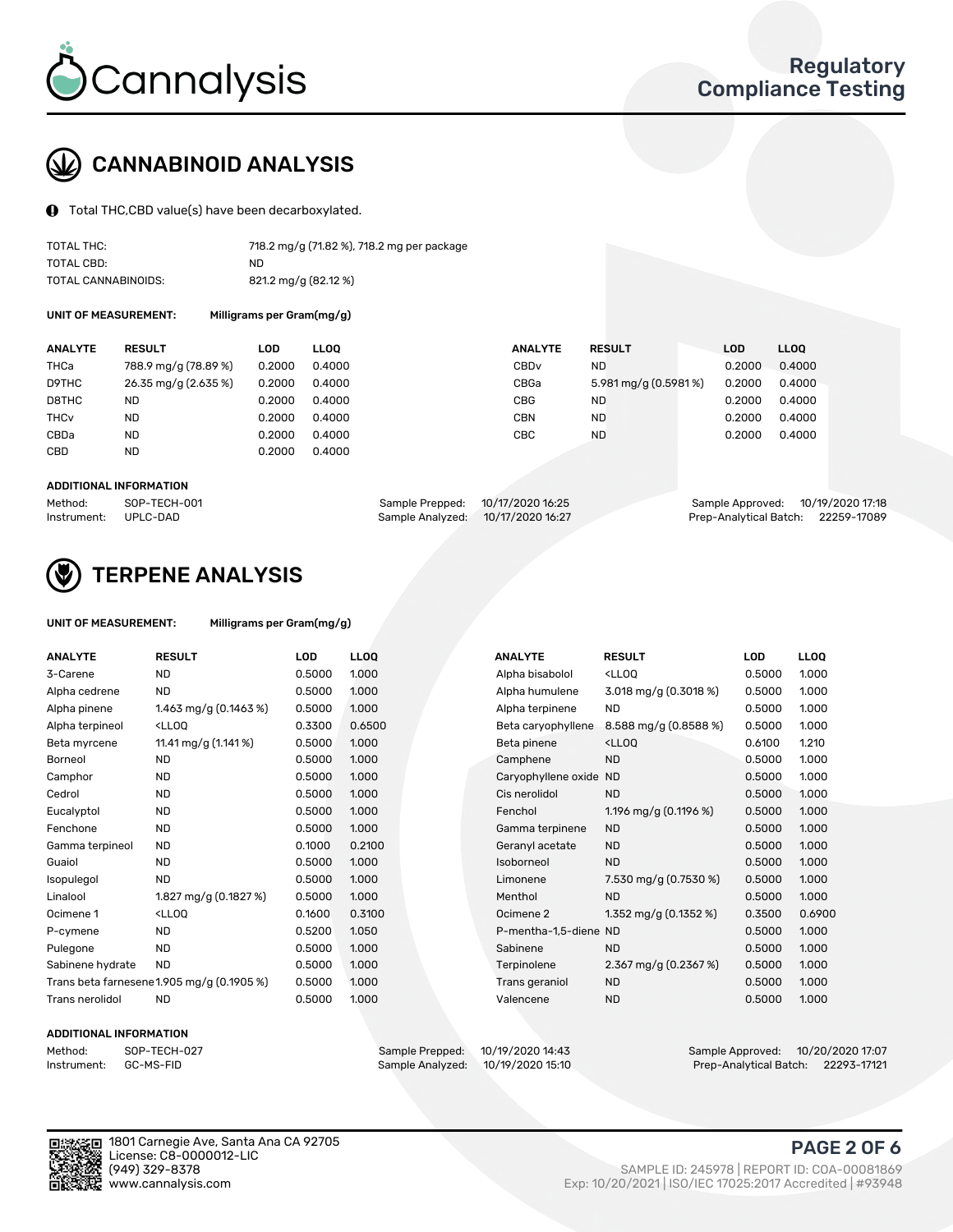

### CHEMICAL RESIDUE ANALYSIS PASS

UNIT OF MEASUREMENT: Micrograms per Gram(ug/g)

| <b>ANALYTE</b>    | <b>RESULT</b> | LOD    | LL <sub>OO</sub> | <b>ACTION LEVEL</b> |      | <b>ANALYTE</b>      | <b>RESULT</b> | LOD    | <b>LLOQ</b> | <b>ACTION LEVEL</b> |      |
|-------------------|---------------|--------|------------------|---------------------|------|---------------------|---------------|--------|-------------|---------------------|------|
| Abamectin         | <b>ND</b>     | 0.0200 | 0.0400           | 0.1000              | Pass | Acephate            | <b>ND</b>     | 0.0200 | 0.0400      | 0.1000              | Pass |
| Acequinocyl       | <b>ND</b>     | 0.0200 | 0.0400           | 0.1000              | Pass | Acetamiprid         | <b>ND</b>     | 0.0200 | 0.0400      | 0.1000              | Pass |
| Aldicarb          | <b>ND</b>     | 0.0200 | 0.0400           | 0.0                 | Pass | Azoxystrobin        | <b>ND</b>     | 0.0200 | 0.0400      | 0.1000              | Pass |
| Bifenazate        | <b>ND</b>     | 0.0200 | 0.0400           | 0.1000              | Pass | <b>Bifenthrin</b>   | <b>ND</b>     | 0.0200 | 0.0400      | 3.000               | Pass |
| <b>Boscalid</b>   | <b>ND</b>     | 0.0200 | 0.0400           | 0.1000              | Pass | Carbaryl            | <b>ND</b>     | 0.0200 | 0.0400      | 0.5000              | Pass |
| Carbofuran        | <b>ND</b>     | 0.0200 | 0.0400           | 0.0                 | Pass | Chlorantraniliprole | <b>ND</b>     | 0.0200 | 0.0400      | 10.00               | Pass |
| Clofentezine      | <b>ND</b>     | 0.0200 | 0.0400           | 0.1000              | Pass | Coumaphos           | <b>ND</b>     | 0.0200 | 0.0400      | 0.0                 | Pass |
| Cyfluthrin        | <b>ND</b>     | 0.4000 | 1.000            | 2.000               | Pass | Cypermethrin        | <b>ND</b>     | 0.4000 | 1.000       | 1.000               | Pass |
| Daminozide        | <b>ND</b>     | 0.0200 | 0.0400           | 0.0                 | Pass | Diazinon            | <b>ND</b>     | 0.0200 | 0.0400      | 0.1000              | Pass |
| <b>Dichlorvos</b> | <b>ND</b>     | 0.0200 | 0.0400           | 0.0                 | Pass | Dimethoate          | <b>ND</b>     | 0.0200 | 0.0400      | 0.0                 | Pass |
| Dimethomorph      | <b>ND</b>     | 0.0200 | 0.0400           | 2.000               | Pass | Ethoprophos         | <b>ND</b>     | 0.0200 | 0.0400      | 0.0                 | Pass |
| Etofenprox        | <b>ND</b>     | 0.0200 | 0.0400           | 0.0                 | Pass | Etoxazole           | <b>ND</b>     | 0.0200 | 0.0400      | 0.1000              | Pass |
| Fenhexamid        | <b>ND</b>     | 0.0200 | 0.0400           | 0.1000              | Pass | Fenoxycarb          | <b>ND</b>     | 0.0200 | 0.0400      | 0.0                 | Pass |
| Fenpyroximate     | <b>ND</b>     | 0.0200 | 0.0400           | 0.1000              | Pass | Fipronil            | <b>ND</b>     | 0.0400 | 0.1000      | 0.0                 | Pass |
| Flonicamid        | <b>ND</b>     | 0.0200 | 0.0400           | 0.1000              | Pass | Fludioxonil         | <b>ND</b>     | 0.0200 | 0.0400      | 0.1000              | Pass |
| Hexythiazox       | <b>ND</b>     | 0.0200 | 0.0400           | 0.1000              | Pass | Imazalil            | <b>ND</b>     | 0.0200 | 0.0400      | 0.0                 | Pass |
| Imidacloprid      | <b>ND</b>     | 0.0200 | 0.0400           | 5.000               | Pass | Kresoxim methyl     | <b>ND</b>     | 0.0200 | 0.0400      | 0.1000              | Pass |
| Malathion         | <b>ND</b>     | 0.0200 | 0.0400           | 0.5000              | Pass | Metalaxyl           | <b>ND</b>     | 0.0200 | 0.0400      | 2.000               | Pass |
| Methiocarb        | <b>ND</b>     | 0.0200 | 0.0400           | 0.0                 | Pass | Methomyl            | <b>ND</b>     | 0.0200 | 0.0400      | 1.000               | Pass |
| Mevinphos         | <b>ND</b>     | 0.0200 | 0.0400           | 0.0                 | Pass | Myclobutanil        | <b>ND</b>     | 0.0200 | 0.0400      | 0.1000              | Pass |
| Naled             | <b>ND</b>     | 0.0200 | 0.0400           | 0.1000              | Pass | Oxamyl              | <b>ND</b>     | 0.0200 | 0.0400      | 0.5000              | Pass |
| Paclobutrazol     | <b>ND</b>     | 0.0200 | 0.0400           | 0.0                 | Pass | Permethrins         | <b>ND</b>     | 0.0400 | 0.1000      | 0.5000              | Pass |
| Phosmet           | <b>ND</b>     | 0.0200 | 0.0400           | 0.1000              | Pass | Piperonyl butoxide  | <b>ND</b>     | 0.0200 | 0.0400      | 3.000               | Pass |
| Prallethrin       | <b>ND</b>     | 0.0200 | 0.0400           | 0.1000              | Pass | Propiconazole       | <b>ND</b>     | 0.0200 | 0.0400      | 0.1000              | Pass |
| Propoxur          | <b>ND</b>     | 0.0200 | 0.0400           | 0.0                 | Pass | Pyrethrins          | <b>ND</b>     | 0.0200 | 0.0400      | 0.5000              | Pass |
| Pyridaben         | <b>ND</b>     | 0.0200 | 0.0400           | 0.1000              | Pass | Spinetoram          | <b>ND</b>     | 0.0200 | 0.0400      | 0.1000              | Pass |
| Spinosad          | <b>ND</b>     | 0.0300 | 0.0700           | 0.1000              | Pass | Spiromesifen        | <b>ND</b>     | 0.0200 | 0.0400      | 0.1000              | Pass |
| Spirotetramat     | <b>ND</b>     | 0.0200 | 0.0400           | 0.1000              | Pass | Spiroxamine         | <b>ND</b>     | 0.0200 | 0.0400      | 0.0                 | Pass |
| Tebuconazole      | <b>ND</b>     | 0.0200 | 0.0400           | 0.1000              | Pass | Thiacloprid         | <b>ND</b>     | 0.0200 | 0.0400      | 0.0                 | Pass |
| Thiamethoxam      | <b>ND</b>     | 0.0200 | 0.0400           | 5.000               | Pass | Trifloxystrobin     | <b>ND</b>     | 0.0200 | 0.0400      | 0.1000              | Pass |
|                   |               |        |                  |                     |      |                     |               |        |             |                     |      |

#### ADDITIONAL INFORMATION

Method: SOP-TECH-002 Sample Prepped: 10/19/2020 15:15 Sample Approved: 10/20/2020 15:15 Instrument: LC-MS/MS Sample Analyzed: 10/19/2020 15:16 Prep-Analytical Batch: 22272-17122



PAGE 3 OF 6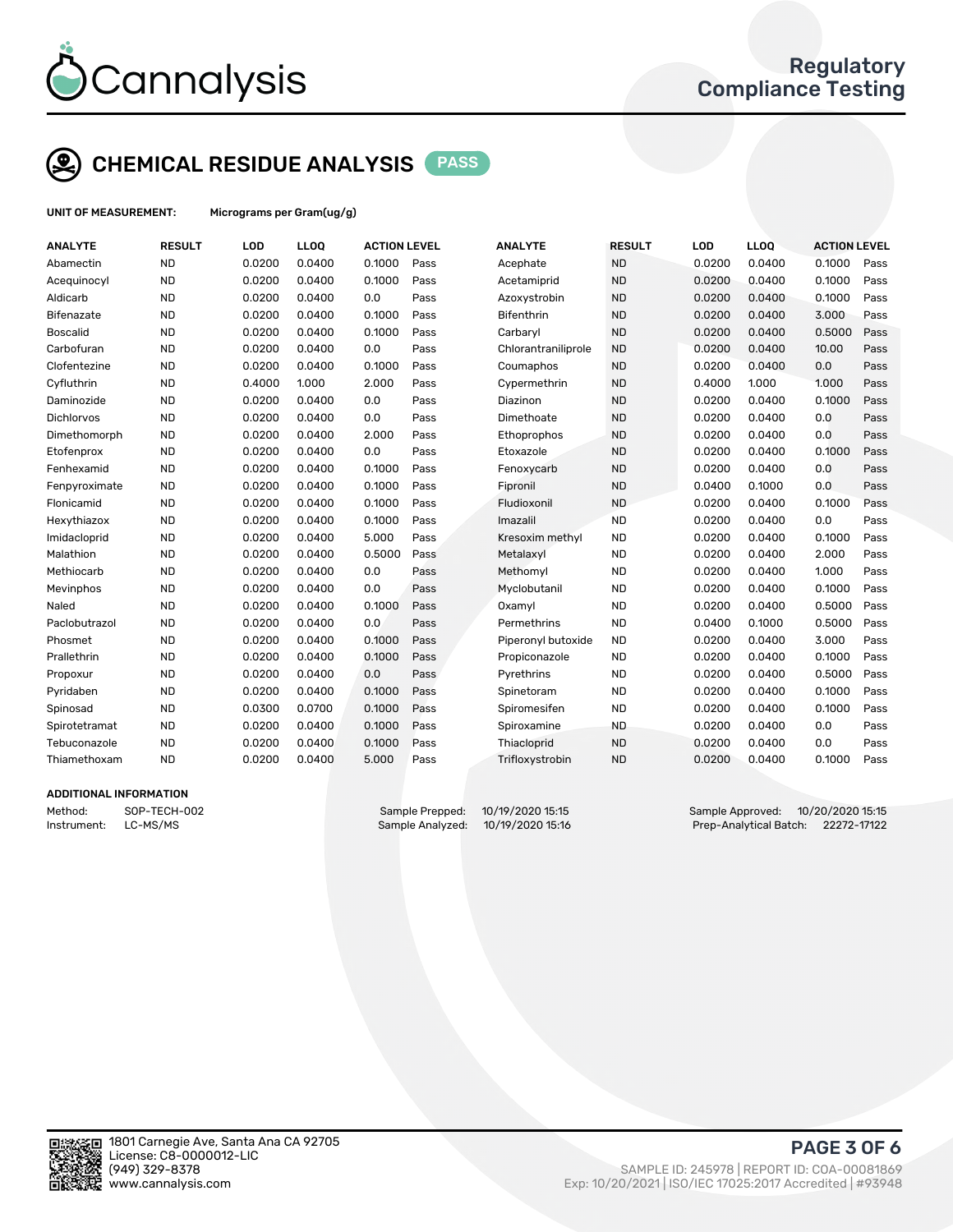

### CHEMICAL RESIDUE GC ANALYSIS PASS

| UNIT OF MEASUREMENT: | Mic |
|----------------------|-----|
|                      |     |

rograms per Gram(ug/g)

| <b>ANALYTE</b>         | <b>RESULT</b> | LOD    | <b>LLOO</b> | <b>ACTION LEVEL</b> |                  | <b>ANALYTE</b>   | <b>RESULT</b> | <b>LOD</b>       | <b>LLOO</b>            | <b>ACTION LEVEL</b> |      |
|------------------------|---------------|--------|-------------|---------------------|------------------|------------------|---------------|------------------|------------------------|---------------------|------|
| Captan                 | <b>ND</b>     | 0.1000 | 0.2000      | 0.7000              | Pass             | Chlordane        | <b>ND</b>     | 0.0109           | 0.0136                 | 0.0                 | Pass |
| Methyl parathion       | <b>ND</b>     | 0.0400 | 0.1000      | 0.0                 | Pass             | <b>PCNB</b>      | <b>ND</b>     | 0.0200           | 0.0400                 | 0.1000              | Pass |
| Chlorfenapyr           | <b>ND</b>     | 0.0800 | 0.1000      | 0.0                 | Pass             | Chlorpyrifos     | <b>ND</b>     | 0.0800           | 0.1000                 | 0.0                 | Pass |
| ADDITIONAL INFORMATION |               |        |             |                     |                  |                  |               |                  |                        |                     |      |
|                        |               |        |             |                     |                  |                  |               |                  |                        |                     |      |
| Method:                | SOP-TECH-010  |        |             |                     | Sample Prepped:  | 10/19/2020 15:15 |               | Sample Approved: |                        | 10/20/2020 15:39    |      |
| Instrument:            | GC-MS/MS      |        |             |                     | Sample Analyzed: | 10/19/2020 15:16 |               |                  | Prep-Analytical Batch: | 22273-17123         |      |

### RESIDUAL SOLVENT ANALYSIS PASS

UNIT OF MEASUREMENT: Micrograms per Gram(ug/g)

| <b>ANALYTE</b>       | <b>RESULT</b>                                                                                                                                                                               | LOD    | <b>LLOO</b> | <b>ACTION LEVEL</b> |      | <b>ANALYTE</b>     | <b>RESULT</b>                                                               | LOD    | LLOO  | <b>ACTION LEVEL</b> |      |
|----------------------|---------------------------------------------------------------------------------------------------------------------------------------------------------------------------------------------|--------|-------------|---------------------|------|--------------------|-----------------------------------------------------------------------------|--------|-------|---------------------|------|
| Acetone              | <lloo< td=""><td>5.000</td><td>250.0</td><td>5000</td><td>Pass</td><td>Acetonitrile</td><td><b>ND</b></td><td>5.000</td><td>50.00</td><td>410.0</td><td>Pass</td></lloo<>                   | 5.000  | 250.0       | 5000                | Pass | Acetonitrile       | <b>ND</b>                                                                   | 5.000  | 50.00 | 410.0               | Pass |
| Benzene              | <b>ND</b>                                                                                                                                                                                   | 0.5000 | 1.000       | 1.000               | Pass | <b>Butane</b>      | <b>ND</b>                                                                   | 76.80  | 96.00 | 5000                | Pass |
| Chloroform           | <b>ND</b>                                                                                                                                                                                   | 0.5000 | 1.000       | 1.000               | Pass | Ethanol            | <b>ND</b>                                                                   | 10.00  | 50.00 | 5000                | Pass |
| <b>Ethyl Acetate</b> | <b>ND</b>                                                                                                                                                                                   | 5.000  | 50.00       | 5000                | Pass | <b>Ethyl Ether</b> | <b>ND</b>                                                                   | 25.00  | 50.00 | 5000                | Pass |
| Ethylene oxide       | <b>ND</b>                                                                                                                                                                                   | 0.5000 | 1.000       | 1.000               | Pass | Heptane            | <b>ND</b>                                                                   | 1.000  | 5.000 | 5000                | Pass |
| Hexane               | <lloo< td=""><td>0.5000</td><td>5.000</td><td>290.0</td><td>Pass</td><td>Isopropyl Alcohol</td><td><lloo< td=""><td>5.000</td><td>50.00</td><td>5000</td><td>Pass</td></lloo<></td></lloo<> | 0.5000 | 5.000       | 290.0               | Pass | Isopropyl Alcohol  | <lloo< td=""><td>5.000</td><td>50.00</td><td>5000</td><td>Pass</td></lloo<> | 5.000  | 50.00 | 5000                | Pass |
| Methanol             | <b>ND</b>                                                                                                                                                                                   | 10.00  | 50.00       | 3000                | Pass | Methylene chloride | <b>ND</b>                                                                   | 0.5000 | 1.000 | 1.000               | Pass |
| Pentane              | <lloo< td=""><td>1.000</td><td>50.00</td><td>5000</td><td>Pass</td><td>Propane</td><td><b>ND</b></td><td>16.00</td><td>20.00</td><td>5000</td><td>Pass</td></lloo<>                         | 1.000  | 50.00       | 5000                | Pass | Propane            | <b>ND</b>                                                                   | 16.00  | 20.00 | 5000                | Pass |
| Toluene              | <b>ND</b>                                                                                                                                                                                   | 0.5000 | 1.000       | 890.0               | Pass | Xvlenes            | <b>ND</b>                                                                   | 6.000  | 100.0 | 2170                | Pass |
| Trichloroethylene    | <b>ND</b>                                                                                                                                                                                   | 0.2500 | 1.000       | 1.000               | Pass | 1.2-Dichloroethane | <b>ND</b>                                                                   | 0.5000 | 1.000 | 1.000               | Pass |

#### ADDITIONAL INFORMATION

|             | ADDITIONAL INFORMATION |                                   |                                   |                                    |
|-------------|------------------------|-----------------------------------|-----------------------------------|------------------------------------|
| Method:     | SOP-TECH-021           | Sample Prepped: 10/19/2020 14:55  | Sample Approved: 10/20/2020 14:29 |                                    |
| Instrument: | HS-GC-MS/FID           | Sample Analyzed: 10/19/2020 15:17 |                                   | Prep-Analytical Batch: 22289-17124 |

ep-Analytical Batch: 22289-17124



UNIT OF MEASUREMENT: Cycle Threshold (Ct)

| <b>ANALYTE</b>         | <b>RESULT</b>              | LOD   | <b>LLOO</b> | <b>ACTION LEVEL</b> |                 | <b>ANALYTE</b>   | <b>RESULT</b> | LOD   | <b>LLOO</b>      |                  | <b>ACTION LEVEL</b> |
|------------------------|----------------------------|-------|-------------|---------------------|-----------------|------------------|---------------|-------|------------------|------------------|---------------------|
| A.fumigatus            | <b>ND</b>                  | 33.00 | 0.0         | 0.0                 | Pass            | A. flavus        | <b>ND</b>     | 33.00 | 0.0              | 0.0              | Pass                |
| A. niger               | <b>ND</b>                  | 33.00 | 0.0         | 0.0                 | Pass            | A. terreus       | <b>ND</b>     | 33.00 | 0.0              | 0.0              | Pass                |
| <b>STEC</b>            | <b>ND</b>                  | 33.00 | 0.0         | 0.0                 | Pass            | Salmonella spp   | <b>ND</b>     | 33.00 | 0.0              | 0.0              | Pass                |
| ADDITIONAL INFORMATION |                            |       |             |                     |                 |                  |               |       |                  |                  |                     |
| Method:                | SOP-TECH-016, SOP-TECH-022 |       |             |                     | Sample Prepped: | 10/19/2020 09:19 |               |       | Sample Approved: | 10/19/2020 16:03 |                     |

Instrument: qPCR Sample Analyzed: 10/19/2020 09:23 Prep-Analytical Batch: 22266-17101

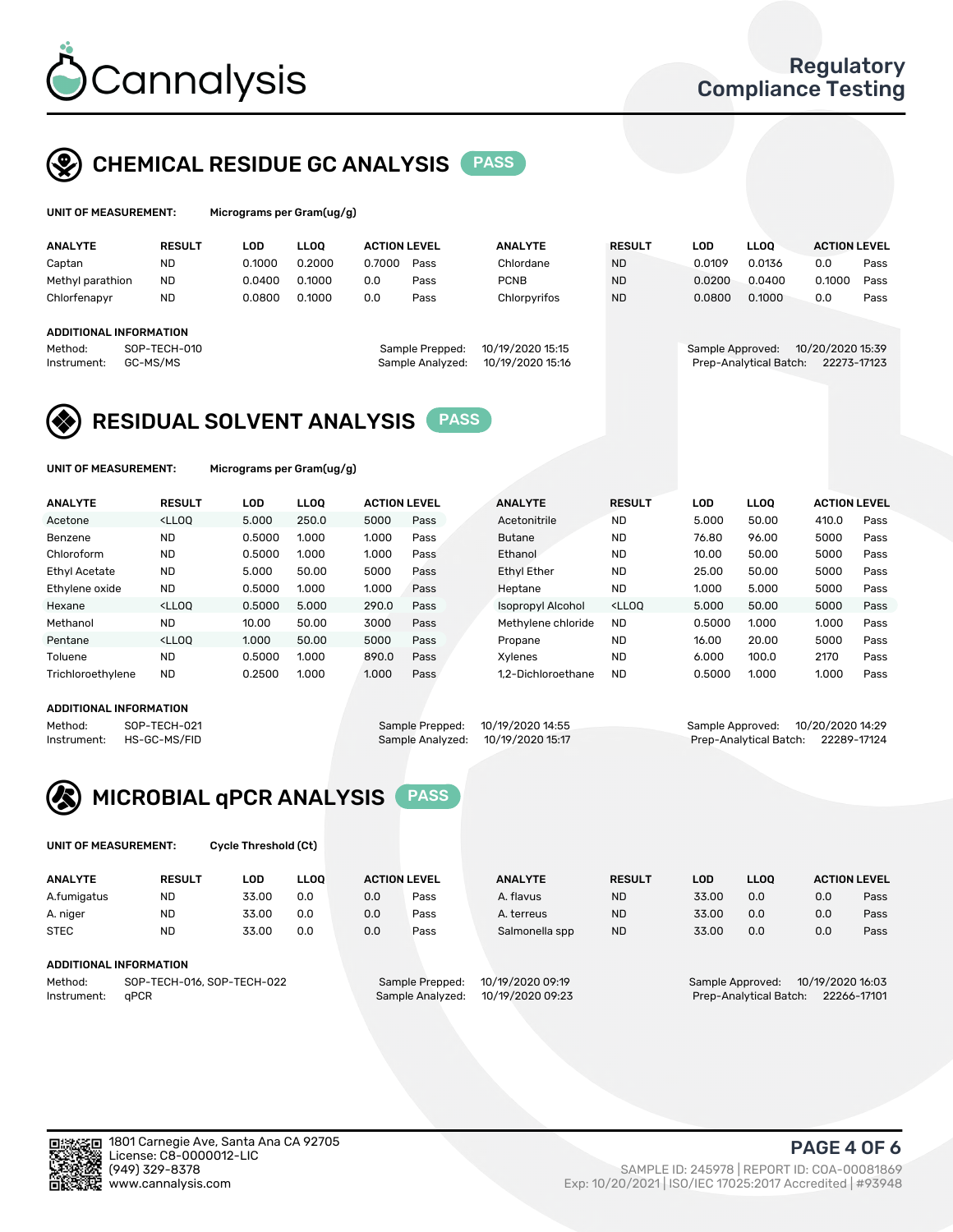



UNIT OF MEASUREMENT: Micrograms per Gram(ug/g)

| <b>ANALYTE</b>                            | <b>RESULT</b>                                                                                                                                                           | <b>LOD</b> | <b>LLOO</b>                    | <b>ACTION LEVEL</b> |                                     | <b>ANALYTE</b>                       | <b>RESULT</b> | <b>LOD</b> | <b>LLOQ</b>                                | <b>ACTION LEVEL</b>             |
|-------------------------------------------|-------------------------------------------------------------------------------------------------------------------------------------------------------------------------|------------|--------------------------------|---------------------|-------------------------------------|--------------------------------------|---------------|------------|--------------------------------------------|---------------------------------|
| Arsenic                                   | <b>ND</b>                                                                                                                                                               | 0.0200     | 0.0500                         | 0.2000              | Pass                                | Cadmium                              | <b>ND</b>     | 0.0050     | 0.0500                                     | 0.2000<br>Pass                  |
| Lead                                      | <lloo< td=""><td>0.0100</td><td>0.0500</td><td>0.5000</td><td>Pass</td><td>Mercury</td><td><b>ND</b></td><td>0.0030</td><td>0.0500</td><td>0.1000<br/>Pass</td></lloo<> | 0.0100     | 0.0500                         | 0.5000              | Pass                                | Mercury                              | <b>ND</b>     | 0.0030     | 0.0500                                     | 0.1000<br>Pass                  |
| Method:<br>Instrument:                    | <b>ADDITIONAL INFORMATION</b><br>SOP-TECH-013<br>ICP-MS                                                                                                                 |            |                                |                     | Sample Prepped:<br>Sample Analyzed: | 10/19/2020 16:33<br>10/19/2020 16:33 |               |            | Sample Approved:<br>Prep-Analytical Batch: | 10/19/2020 19:28<br>22277-17126 |
| <b>MYCOTOXINS ANALYSIS</b><br><b>PASS</b> |                                                                                                                                                                         |            |                                |                     |                                     |                                      |               |            |                                            |                                 |
| UNIT OF MEASUREMENT:                      |                                                                                                                                                                         |            | Micrograms per Kilogram(ug/kg) |                     |                                     |                                      |               |            |                                            |                                 |
| <b>AAIAIA/WF</b>                          | <b>BEAU</b> -                                                                                                                                                           | $\sim$     |                                | 1.0710111171171     |                                     | <b>AAIAIN/TF</b>                     | -----         | $\sim$     | $\cdots$                                   | 1.0710111171171                 |

| <b>ANALYTE</b>   | <b>RESULT</b>          | LOD   | LLOQ  | <b>ACTION LEVEL</b> | <b>ANALYTE</b>   | <b>RESULT</b> | LOD.  | LLOQ             | <b>ACTION LEVEL</b> |      |
|------------------|------------------------|-------|-------|---------------------|------------------|---------------|-------|------------------|---------------------|------|
| Aflatoxin B1     | ND                     | 1.000 | 2.000 | N/A                 | Aflatoxin B2     | <b>ND</b>     | 2.000 | 5.000            |                     | N/A  |
| Aflatoxin G1     | <b>ND</b>              | 2.000 | 5.000 | N/A                 | Aflatoxin G2     | <b>ND</b>     | 2.000 | 5.000            |                     | N/A  |
| Total Aflatoxins | <b>ND</b>              | 10.00 | 14.00 | 20.00<br>Pass       | Ochratoxin A     | <b>ND</b>     | 1.000 | 2.000            | 20.00               | Pass |
|                  |                        |       |       |                     |                  |               |       |                  |                     |      |
|                  | ADDITIONAL INFORMATION |       |       |                     |                  |               |       |                  |                     |      |
| Method:          | SOP-TECH-020           |       |       | Sample Prepped:     | 10/17/2020 16:40 |               |       | Sample Approved: | 10/19/2020 21:48    |      |
|                  |                        |       |       |                     |                  |               |       |                  |                     |      |

Instrument: LC-MS/MS Sample Analyzed: 10/17/2020 16:42 Prep-Analytical Batch: 22258-17092

## FILTH & FOREIGN MATERIAL ANALYSIS PASS

| UNIT OF MEASUREMENT: |               | Filth and Foreign Matter (%) |             |                     |      |                |               |     |      |                     |
|----------------------|---------------|------------------------------|-------------|---------------------|------|----------------|---------------|-----|------|---------------------|
| <b>ANALYTE</b>       | <b>RESULT</b> | LOD.                         | <b>LLOO</b> | <b>ACTION LEVEL</b> |      | <b>ANALYTE</b> | <b>RESULT</b> | LOD | LLOO | <b>ACTION LEVEL</b> |
| IF RH ME             | <b>ND</b>     | 0.C                          | 0.0         | 3.000               | Pass | <b>IFM</b>     | <b>ND</b>     | 0.0 | 0.0  | 25.00<br>Pass       |

| Mold                          | ND | 0.C | 0.0 | 25.00 | Pass | SSCD | <b>ND</b> | 0.0 | 0.0 | 25.00 | Pass |
|-------------------------------|----|-----|-----|-------|------|------|-----------|-----|-----|-------|------|
| <b>ADDITIONAL INFORMATION</b> |    |     |     |       |      |      |           |     |     |       |      |

| Method:     | SOP-TECH-0           |
|-------------|----------------------|
| Instrument: | <b>Visual Inspec</b> |

Sample Analyzed: 10/19/2020 16:45

Method: SOP-TECH-009 Sample Prepped: 10/19/2020 16:45 Sample Approved: 10/19/2020 16:57